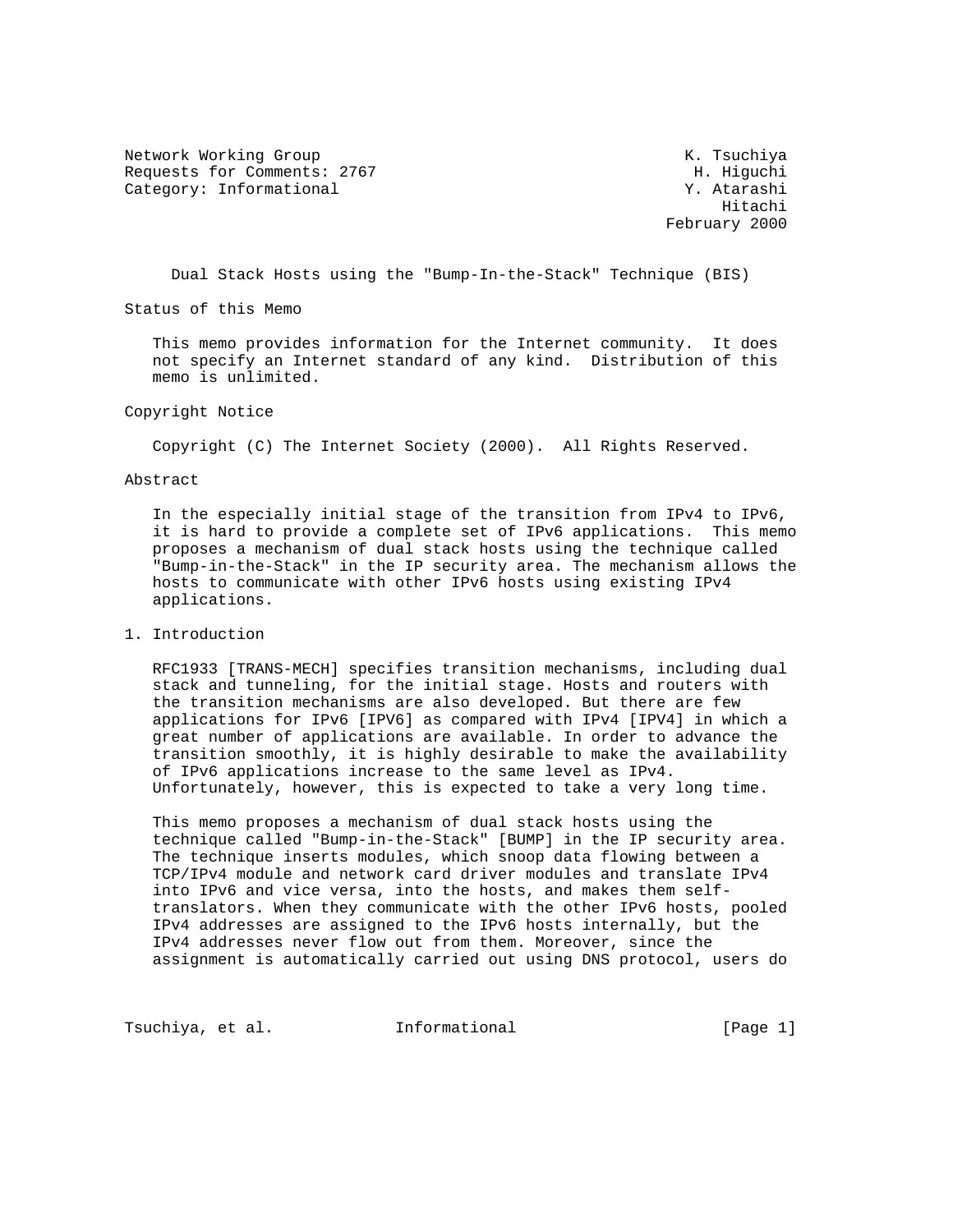not need to know whether target hosts are IPv6 ones. That is, this allows them to communicate with other IPv6 hosts using existing IPv4 applications; thus it seems as if they were dual stack hosts with applications for both IPv4 and IPv6. So they can expand the territory of dual stack hosts. Furthermore they can co-exist with other translators because their roles are different.

This memo uses the words defined in [IPV4], [IPV6], and [TRANS-MECH].

2. Components

 Dual stack hosts defined in RFC1933 [TRANS-MECH] need applications, TCP/IP modules and addresses for both IPv4 and IPv6. The proposed hosts in this memo have 3 modules instead of IPv6 applications, and communicate with other IPv6 hosts using IPv4 applications. They are a translator, an extension name resolver and an address mapper.

 Figure 1 illustrates the structure of the host in which they are installed.



Figure. 1 Structure of the proposed dual stack host

Tsuchiya, et al. 1nformational 1999 [Page 2]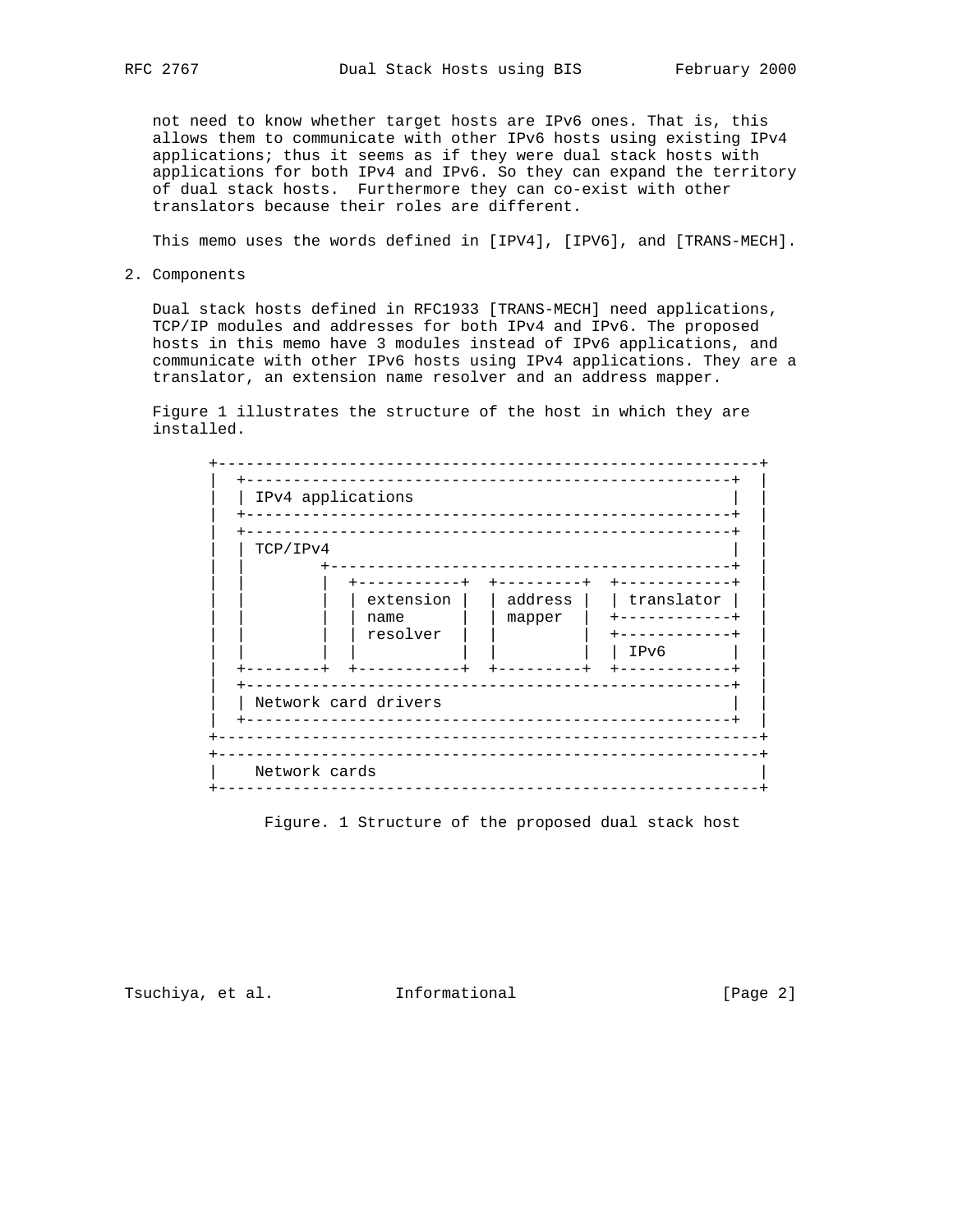## 2.1 Translator

 It translates IPv4 into IPv6 and vice versa using the IP conversion mechanism defined in [SIIT].

 When receiving IPv4 packets from IPv4 applications, it converts IPv4 packet headers into IPv6 packet headers, then fragments the IPv6 packets (because header length of IPv6 is typically 20 bytes larger than that of IPv4), and sends them to IPv6 networks. When receiving IPv6 packets from the IPv6 networks, it works symmetrically to the previous case, except that there is no need to fragment the packets.

## 2.2 Extension Name Resolver

 It returns a "proper" answer in response to the IPv4 application's request.

 The application typically sends a query to a name server to resolve 'A' records for the target host name. It snoops the query, then creates another query to resolve both 'A' and 'AAAA' records for the host name, and sends the query to the server. If the 'A' record is resolved, it returns the 'A' record to the application as is. In the case, there is no need for the IP conversion by the translator. If only the 'AAAA' record is available, it requests the mapper to assign an IPv4 address corresponding to the IPv6 address, then creates the 'A' record for the assigned IPv4 address, and returns the 'A' record to the application.

 NOTE: This action is similar to that of the DNS ALG (Application Layer Gateway) used in [NAT-PT]. See also [NAT-PT].

2.3 Address mapper

 It maintains an IPv4 address spool. The spool, for example, consists of private addresses [PRIVATE]. Also, it maintains a table which consists of pairs of an IPv4 address and an IPv6 address.

 When the resolver or the translator requests it to assign an IPv4 address corresponding to an IPv6 address, it selects and returns an IPv4 address out of the spool, and registers a new entry into the table dynamically. The registration occurs in the following 2 cases:

- (1) When the resolver gets only an 'AAAA' record for the target host name and there is not a mapping entry for the IPv6 address.
- (2) When the translator receives an IPv6 packet and there is not a mapping entry for the IPv6 source address.

Tsuchiya, et al. **Informational** [Page 3]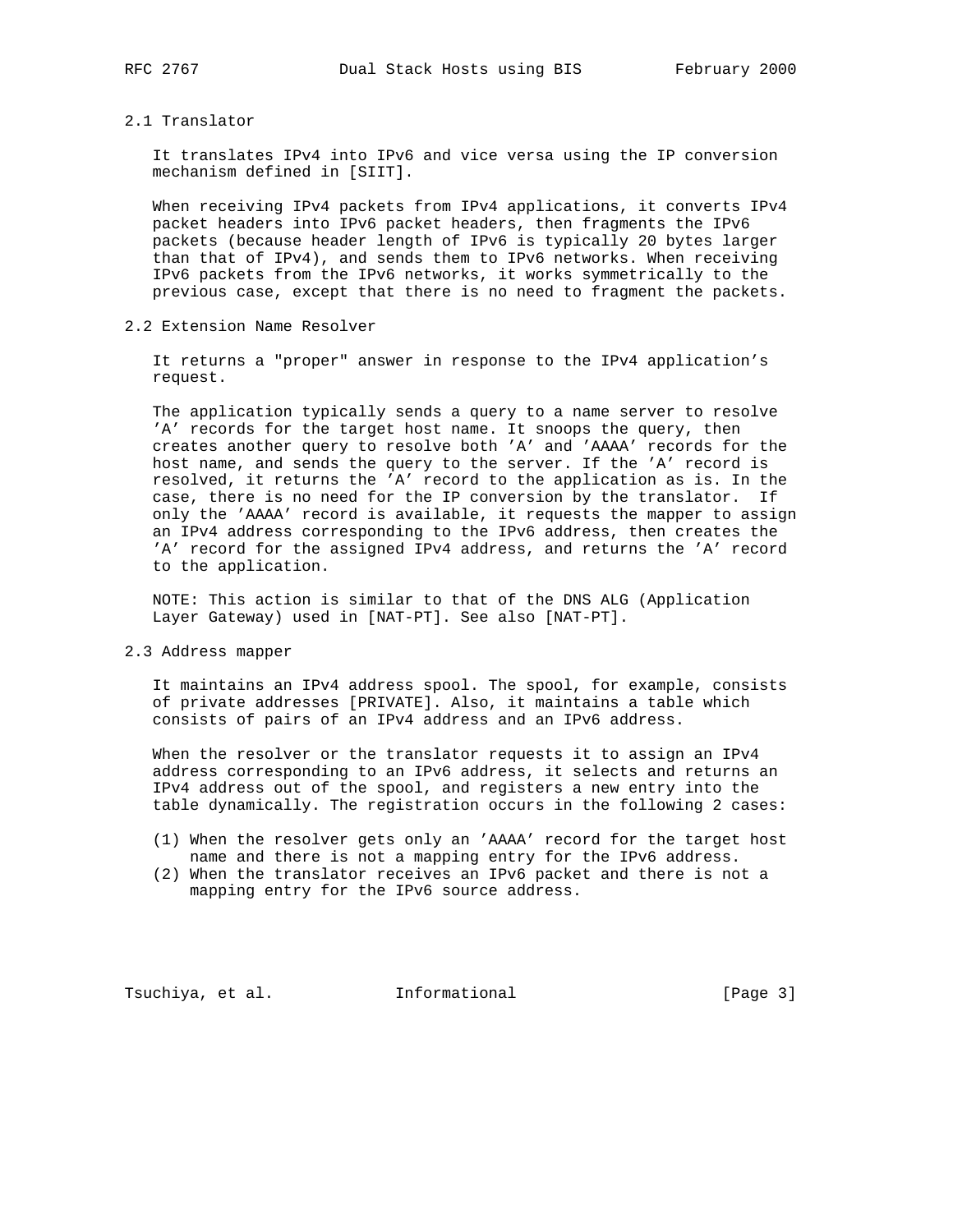NOTE: There is only one exception. When initializing the table, it registers a pair of its own IPv4 address and IPv6 address into the table statically.

3. Action Examples

 This section describes action of the proposed dual stack host called "dual stack," which communicates with an IPv6 host called "host6" using an IPv4 application.

3.1 Originator behavior

 This subsection describes the originator behavior of "dual stack." The communication is triggered by "dual stack."

 The application sends a query to its name server to resolve 'A' records for "host6."

 The resolver snoops the query, then creates another query to resolve both 'A' and 'AAAA' records for the host name, and sends it to the server. In this case, only the 'AAAA' record is resolved, so the resolver requests the mapper to assign an IPv4 address corresponding to the IPv6 address.

 NOTE: In the case of communication with an IPv4 host, the 'A' record is resolved and then the resolver returns it to the application as is. There is no need for the IP conversion as shown later.

 The mapper selects an IPv4 address out of the spool and returns it to the resolver.

 The resolver creates the 'A' record for the assigned IPv4 address and returns it to the application.

 NOTE: See subsection 4.3 about the influence on other hosts caused by an IPv4 address assigned here.

The application sends an IPv4 packet to "host6."

 The IPv4 packet reaches the translator. The translator tries to translate the IPv4 packet into an IPv6 packet but does not know how to translate the IPv4 destination address and the IPv4 source address. So the translator requests the mapper to provide mapping entries for them.

Tsuchiya, et al. 1nformational 1999 [Page 4]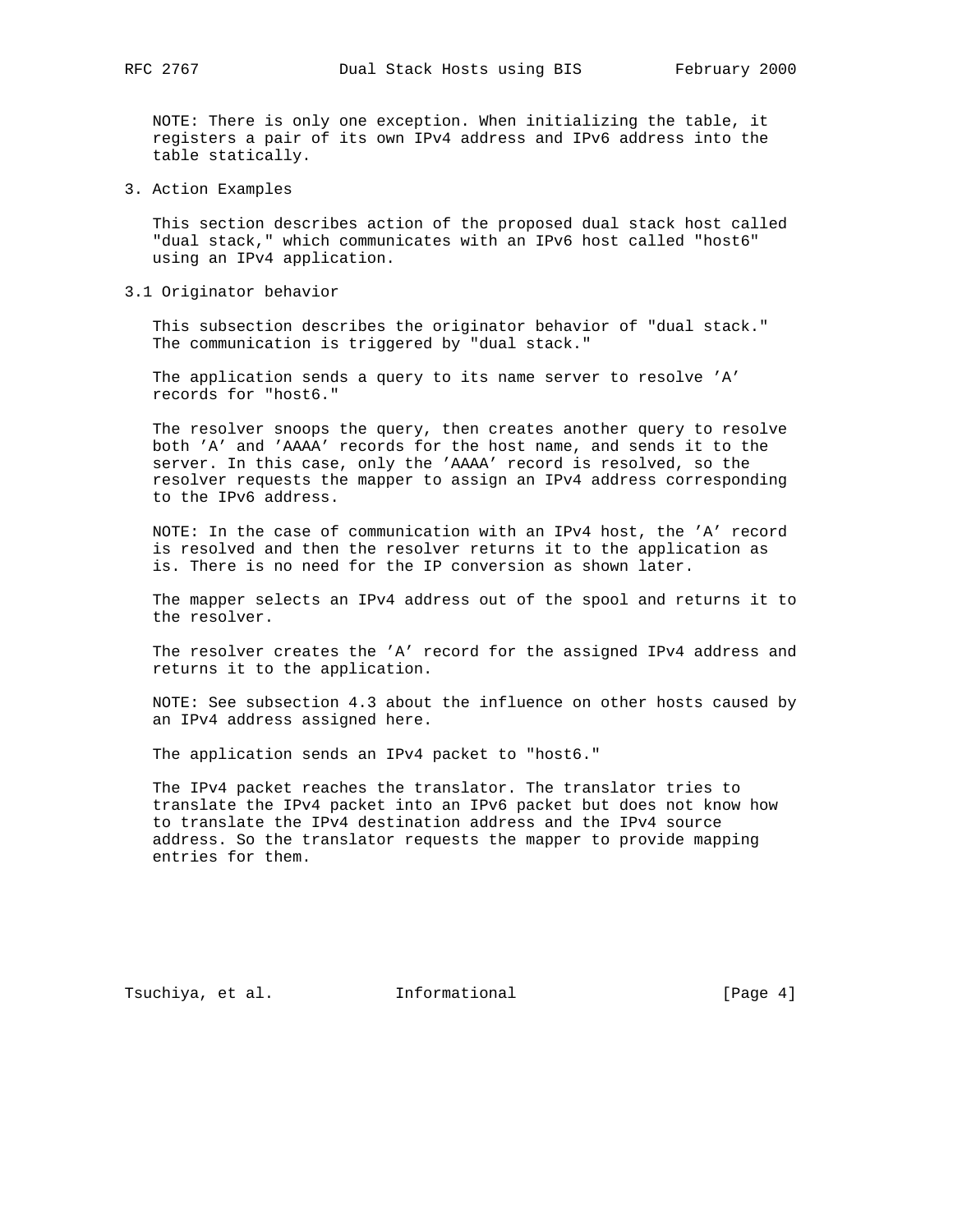The mapper checks its mapping table and finds entries for each of them, and then returns the IPv6 destination address and the IPv6 source address to the translator.

 NOTE: The mapper will register its own IPv4 address and IPv6 address into the table beforehand. See subsection 2.3.

 The translator translates the IPv4 packet into an IPv6 packet then fragments the IPv6 packet if necessary and sends it to an IPv6 network.

 The IPv6 packet reaches "host6." Then "host6" sends a new IPv6 packet to "dual stack."

The IPv6 packet reaches the translator in "dual stack."

 The translator gets mapping entries for the IPv6 destination address and the IPv6 source address from the mapper in the same way as before.

 Then the translator translates the IPv6 packet into an IPv4 packet and tosses it up to the application.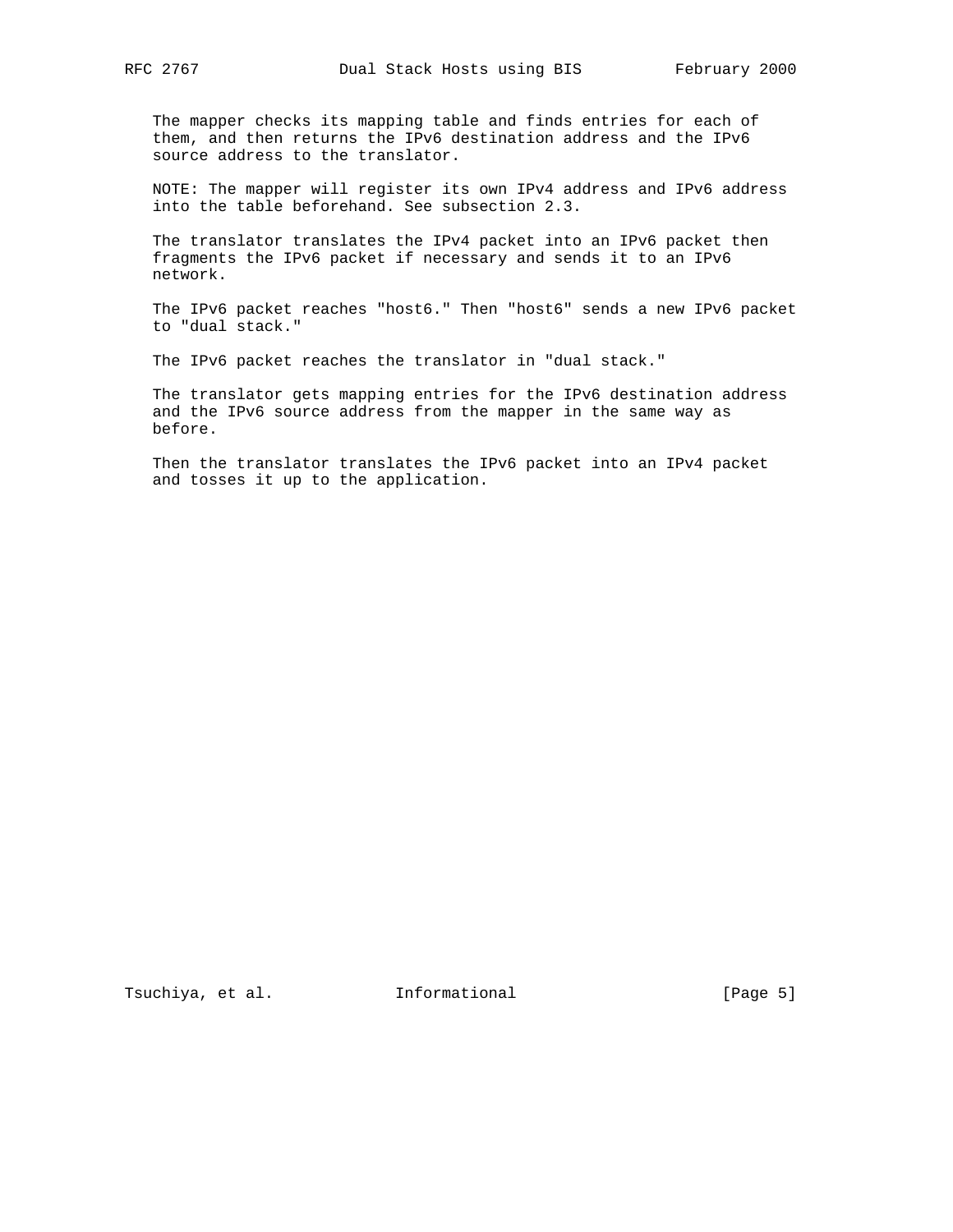```
 The following diagram illustrates the action described above:
  "dual stack" "host6"
IPv4 TCP/ extension address translator IPv6
appli- IPv4 name mapper
  cation resolver
   | | | | | | |
 <<Resolve an IPv4 address for "host6".>>
| | | | | | |
|------|------>| Query of 'A' records for "host6". | Name
                                                 | Server
                | | |---------|-------|-----------|---------|--->|
                Query of 'A' records and 'AAAA' for "host6"
| | | | | | | |
                | | |<--------|-------|-----------|---------|----|
                Reply only with 'AAAA' record.
| | | | | | |
                 | | |<<Only 'AAAA' record is resolved.>> |
| | | | | | |
                -------->| Request one IPv4 address
                        | corresponding to the IPv6 address.
| | | | | | |
                       |<<Assign one IPv4 address.>>
| | | | | | |
                \left| \left( \text{length} \right) \right| Reply with the IPv4 address.
| | | | | | |
                 | | |<<Create 'A' record for the IPv4 address.>>
| | | | | | |
   \left| \left| \left| \left| \left| \left| \left| \right| \right| \right| \right| \right| \right| \right| = \left| \left| \left| \left| \left| \left| \right| \right| \right| \right| \right| \right| Reply with the 'A' record.
                       | | | | | | |
```
Figure 2 Action of the originator (1/2)

Tsuchiya, et al. 1nformational 1999 [Page 6]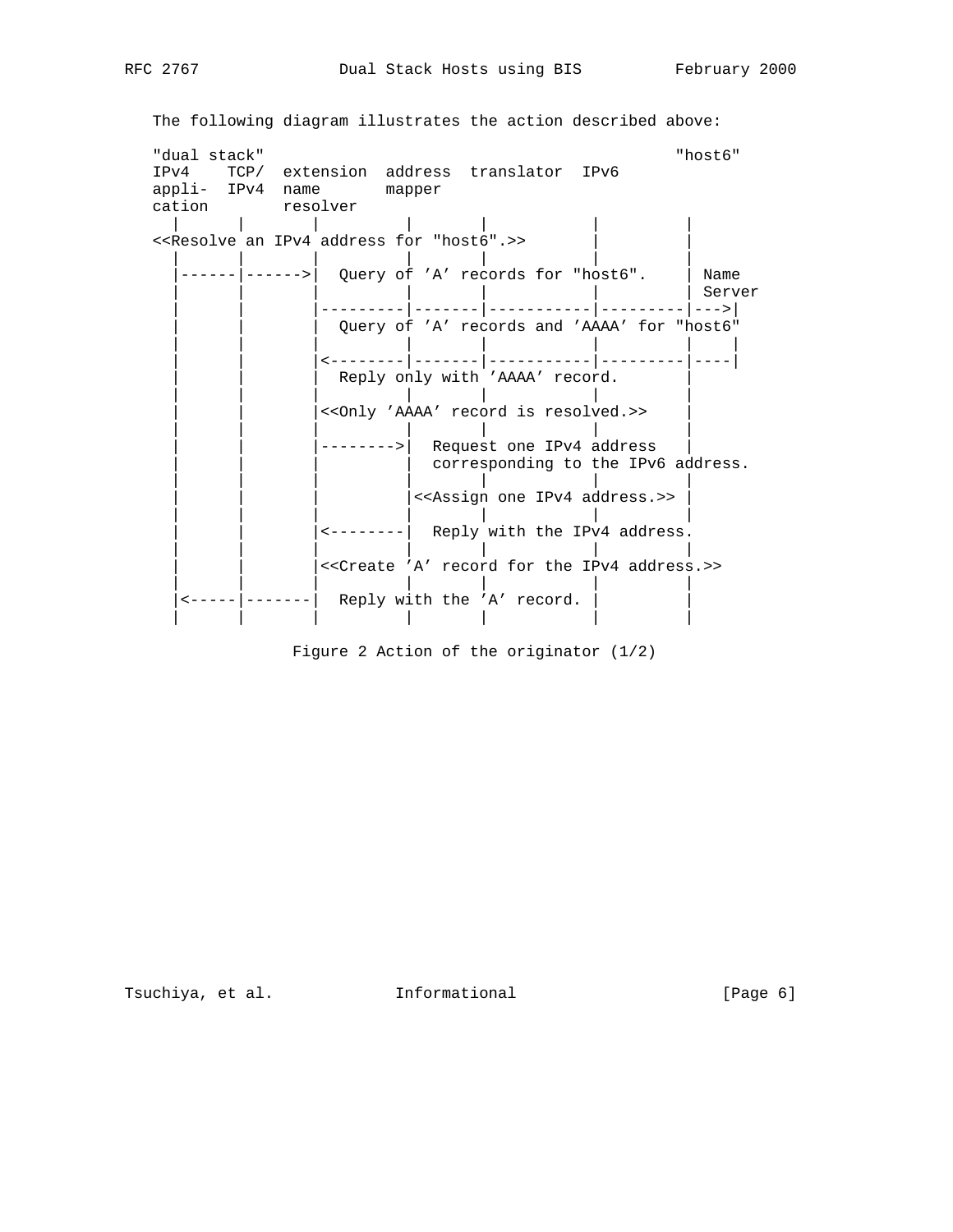"dual stack" "host6" IPv4 TCP/ extension address translator IPv6 appli- IPv4 name mapper cation resolver | | | | | | | <<Send an IPv4 packet to "host6".>>| | | | | | | | | | |======|=======|=========|======>| An IPv4 packet. | | | | | | | | | <------ | Request IPv6 addresses corresponding to the IPv4 addresses. | | | | | | | | | | | | |------>| Reply with the IPv6| | | | | | | | addresses. | | | | | | | | |<<Translate IPv4 into IPv6.>> | | | | | | | | | |An IPv6 packet. |===========|========>| | | | | | | | <<Reply an IPv6 packet to " dual stack".>> | | | | | | | | | |An IPv6 packet. |<==========|=========| | | | | | | | |<<Translate IPv6 into IPv4.>> | | | | | | | |<=====|=======|=========|=======| An IPv4 packet. | | | | | | | |

Figure 2 Action of the originator (2/2)

3.2 Recipient behavior

 This subsection describes the recipient behavior of "dual stack." The communication is triggered by "host6."

 "host6" resolves the 'AAAA' record for "dual stack" through its name server, and then sends an IPv6 packet to the IPv6 address.

The IPv6 packet reaches the translator in "dual stack."

 The translator tries to translate the IPv6 packet into an IPv4 packet but does not know how to translate the IPv6 destination address and the IPv6 source address. So the translator requests the mapper to provide mapping entries for them.

Tsuchiya, et al. **Informational** [Page 7]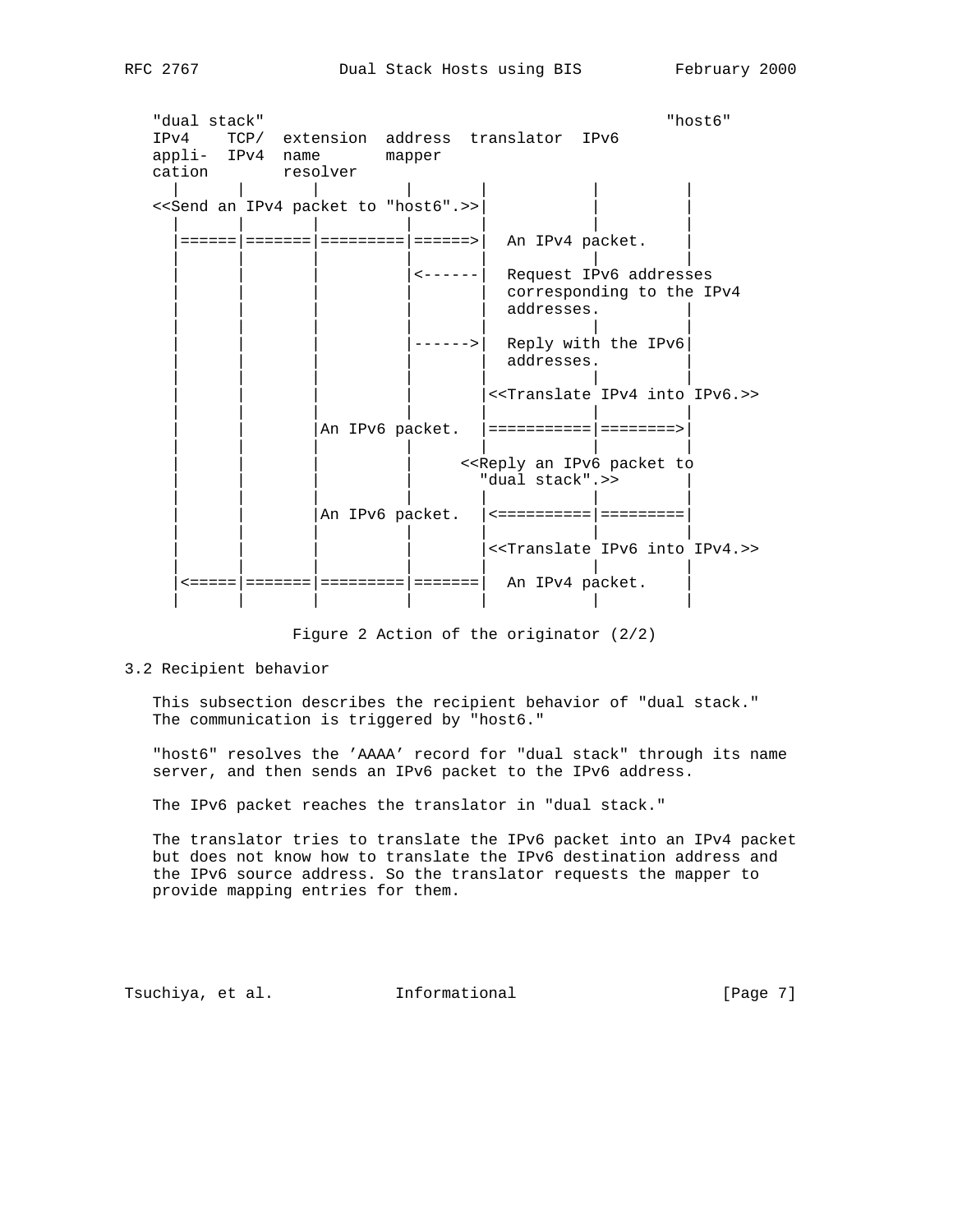The mapper checks its mapping table with each of them and finds a mapping entry for the IPv6 destination address.

 NOTE: The mapper will register its own IPv4 address and IPv6 address into the table beforehand. See subsection 2.3.

 But there is not a mapping entry for the IPv6 source address, so the mapper selects an IPv4 address out of the spool for it, and then returns the IPv4 destination address and the IPv4 source address to the translator.

 NOTE: See subsection 4.3 about the influence on other hosts caused by an IPv4 address assigned here.

 The translator translates the IPv6 packet into an IPv4 packet and tosses it up to the application.

The application sends a new IPv4 packet to "host6."

 The following behavior is the same as that described in subsection 3.1.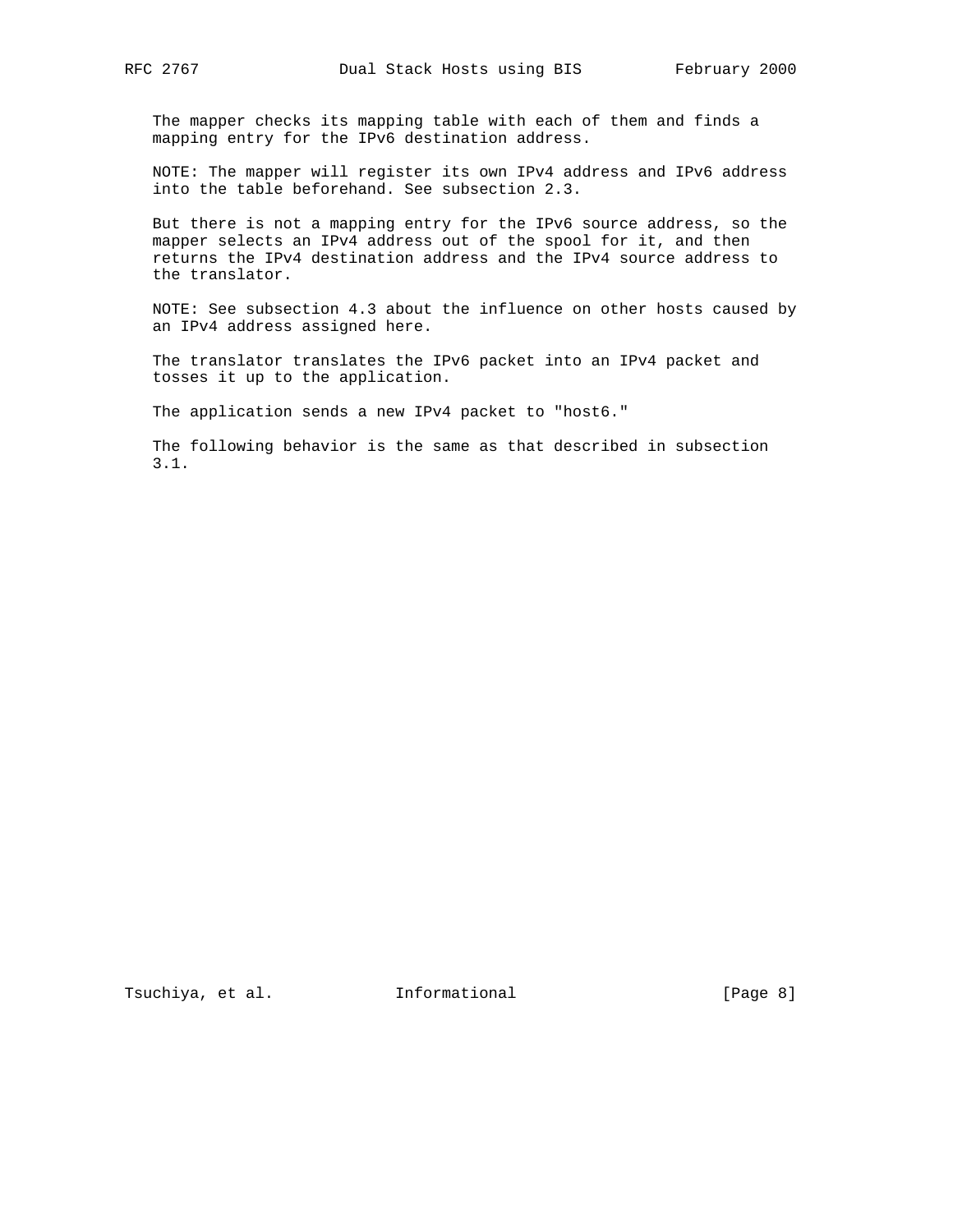The following diagram illustrates the action described above: "dual stack" "host6" IPv4 TCP/ extension address translator IPv6 appli- IPv4 name mapper cation resolver | | | | | | | << Receive data from "host6".>> | | | | | | | | | |An IPv6 packet. |<==========|=========| | | | | | | | | | | |<------| Request IPv4 addresses corresponding to the IPv6 addresses. | | | | | | |  $|$  ------>  $|$  Reply with the IPv4 addresses. | | | | | | |  $|$  << Translate IPv6 into IPv4.>> | | | | | | |  $\epsilon$ =====|======|========|========| An IPv4 packet. | | | | | | | <<Reply an IPv4 packet to "host6".>> | | | | | | |  $|$  ====== $|$  =====================>| An IPv4 packet. | | | | | | | | | | | |<<Translate IPv4 into IPv6.>> | | | | | | | | | |An IPv6 packet. |===========|========>| | | | | | | |

Figure 3 Action of the recipient

4. Considerations

This section considers some issues of the proposed dual stack hosts.

4.1 IP conversion

 In common with NAT [NAT], IP conversion needs to translate IP addresses embedded in application layer protocols, which are typically found in FTP [FTP]. So it is hard to translate all such applications completely.

4.2 IPv4 address spool and mapping table

 The spool, for example, consists of private addresses [PRIVATE]. So a large address space can be used for the spool. Nonetheless, IPv4

Tsuchiya, et al. 1nformational 1999 [Page 9]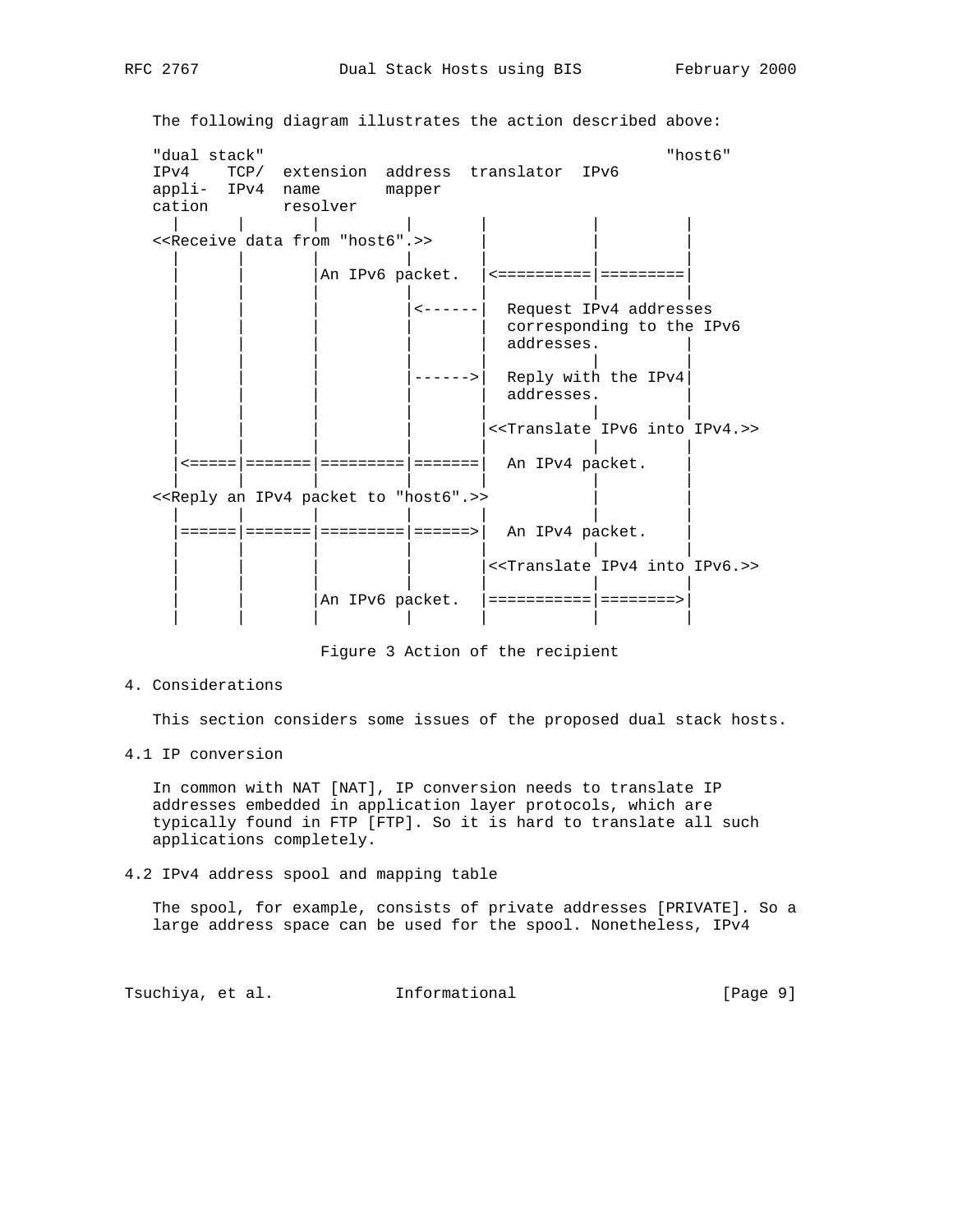addresses in the spool will be exhausted and cannot be assigned to IPv6 target hosts, if the host communicates with a great number of other IPv6 hosts and the mapper never frees entries registered into the mapping table once. To solve the problem, for example, it is desirable for the mapper to free the oldest entry in the mapping table and re-use the IPv4 address for creating a new entry.

4.3 Internally assigned IPv4 addresses

 IPv4 addresses, which are internally assigned to IPv6 target hosts out of the spool, never flow out from the host, and so do not negatively affect other hosts.

5. Applicability and Limitations

 This section considers applicability and limitations of the proposed dual stack hosts.

5.1 Applicability

 The mechanism can be useful for users in the especially initial stage where some applications not modified into IPv6 remain. And it can also help users who cannot upgrade their certain applications for some reason after all applications have been modified. The reason is that it allows hosts to communicate with IPv6 hosts using existing IPv4 applications, and that they can get connectivity for both IPv4 and IPv6 even if they do not have IPv6 applications as a result.

 Note that it can also work in conjunction with a complete IPv6 stack. They can communicate with both IPv4 hosts and IPv6 hosts using IPv4 applications via the mechanism, and can also communicate with IPv6 hosts using IPv6 applications via the complete IPv6 stack.

5.2 Limitations

 The mechanism is valid only for unicast communication, but invalid for multicast communication. Multicast communication needs another mechanism.

 It allows hosts to communicate with IPv6 hosts using existing IPv4 applications, but this can not be applied to IPv4 applications which use any IPv4 option since it is impossible to translate IPv4 options into IPv6. Similarly it is impossible to translate any IPv6 option headers into IPv4, except for fragment headers and routing headers. So IPv6 inbound communication having the option headers may be rejected.

Tsuchiya, et al. 1nformational 1999 [Page 10]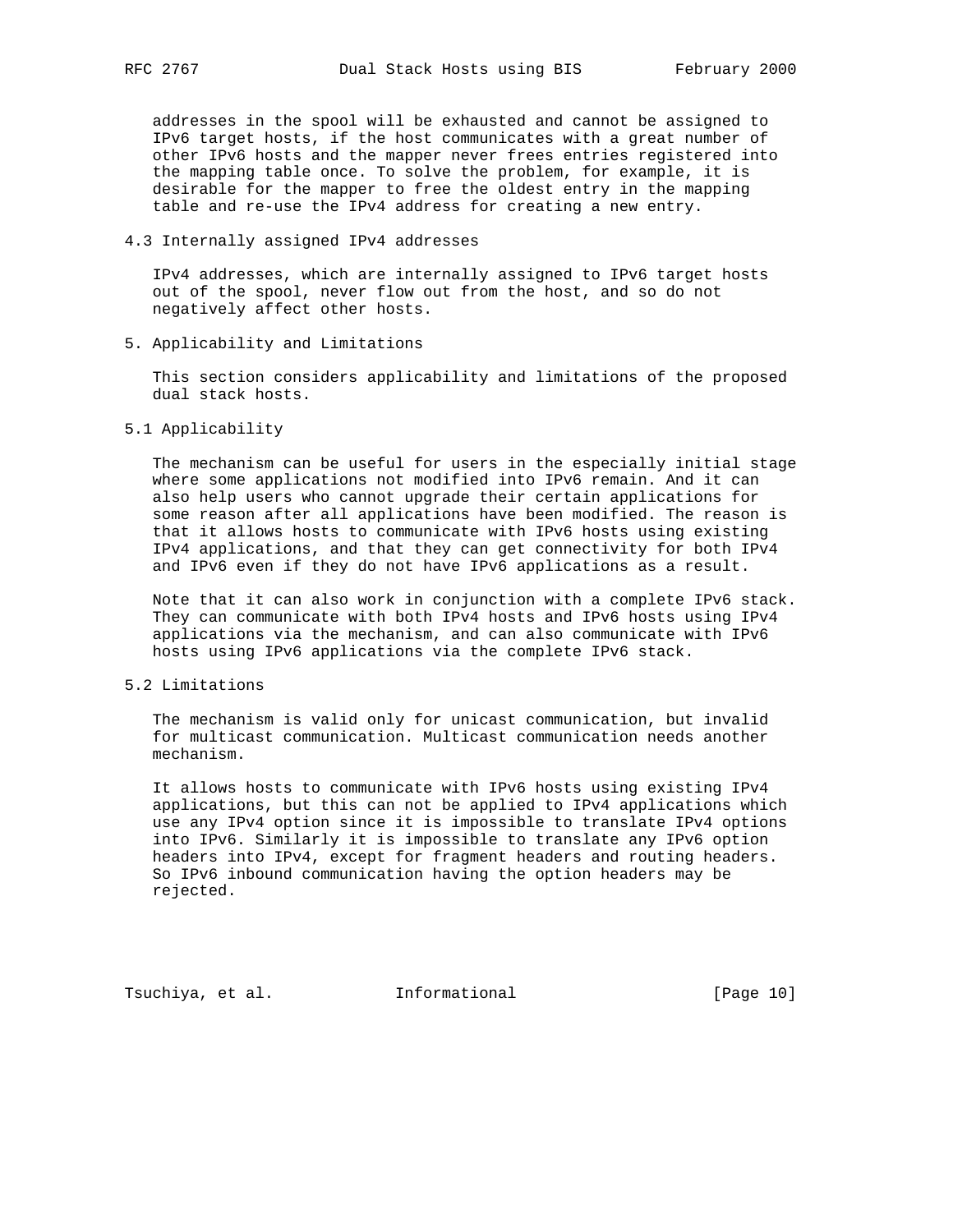In common with NAT [NAT], IP conversion needs to translate IP addresses embedded in application layer protocols, which are typically found in FTP [FTP]. So it is hard to translate all such applications completely.

 It may be impossible that the hosts using the mechanism utilize the security above network layer since the data may carry IP addresses.

 Finally it can not combine with secure DNS since the extension name resolver can not handle the protocol.

6. Security Considerations

This section considers security of the proposed dual stack hosts.

 The hosts can utilize the security of all layers like ordinary IPv4 communication when they communicate with IPv4 hosts using IPv4 applications via the mechanism. Likewise they can utilize the security of all layers like ordinary IPv6 communication when they communicate with IPv6 hosts using IPv6 applications via the complete IPv6 stack. However, unfortunately, they can not utilize the security above network layer when they communicate with IPv6 hosts using IPv4 applications via the mechanism. The reason is that when the protocol data with which IP addresses are embedded is encrypted, or when the protocol data is encrypted using IP addresses as keys, it is impossible for the mechanism to translate the IPv4 data into IPv6 and vice versa. Therefore it is highly desirable to upgrade to the applications modified into IPv6 for utilizing the security at communication with IPv6 hosts.

7. References

| [SIIT] | Nordmark, E., "Stateless IP/ICMP Translator (SIIT)", RFC<br>2765, February 2000.                            |
|--------|-------------------------------------------------------------------------------------------------------------|
| [IPV4] | Postel, J., "Internet Protocol", STD 5, RFC 791,<br>September 1981.                                         |
| [FTP]  | Postel, J. and J. Reynolds, "File Transfer Protocol",<br>STD 9, RFC 959, October 1985.                      |
| [NAT]  | Kjeld B. and P. Francis, "The IP Network Address<br>Translator (NAT)", RFC 1631, May 1994.                  |
| [IPV6] | Deering, S. and R. Hinden, "Internet Protocol, Version 6<br>(IPv6) Specification", RFC 2460, December 1998. |

Tsuchiya, et al. 1nformational 1999 [Page 11]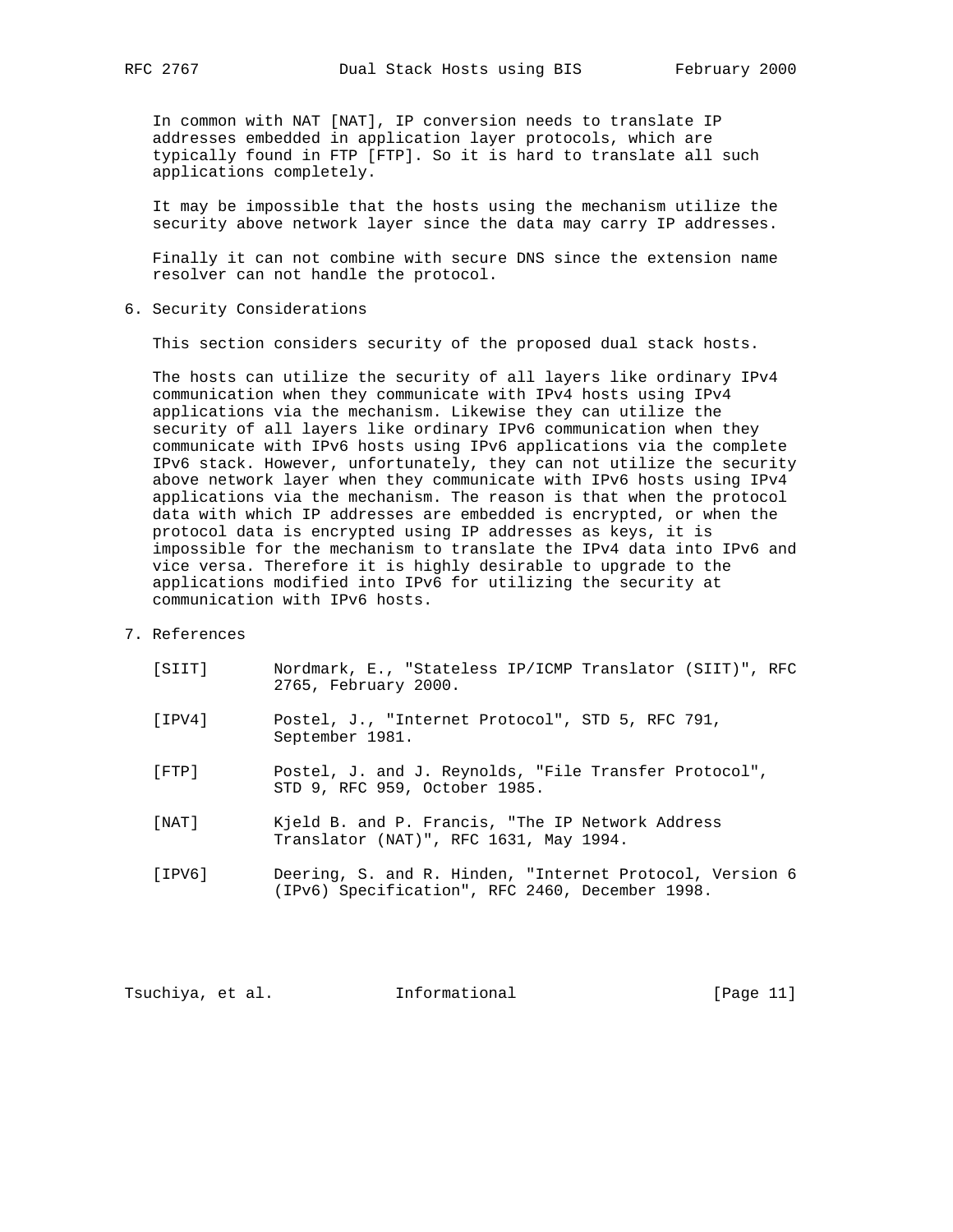- [PRIVATE] Rekhter, Y., Moskowitz, B., Karrenberg, D., de Groot, G. J. and E. Lear, "Address Allocation for Private Internets", BCP 5, RFC 1918, February 1996.
- [TRANS-MECH] Gilligan, R. and E. Nordmark, "Transition Mechanisms for IPv6 Hosts and Routers", RFC 1933, April 1996.
- [BUMP] D.A. Wagner and S.M. Bellovin, "A Bump in the Stack Encryptor for MS-DOS Systems", The 1996 Symposium on Network and Distributed Systems Security (SNDSS'96) Proceedings.
- [NAT-PT] Tsirtsis, G. and P. Srisuresh, "Network Address Translation - Protocol Translation (NAT-PT)", RFC 2766, February 2000.
- 8. Acknowledgements

 The authors gratefully acknowledge the many helpful suggestions of the members of the WIDE Project, Kazuhiko YAMAMOTO, Jun MURAI, Munechika SUMIKAWA, Ken WATANABE, and Takahisa MIYAMOTO, at large.

9. Authors' Addresses

 Kazuaki TSUCHIYA Enterprise Server Division, Hitachi, Ltd. 810 Shimoimaizumi, Ebina-shi, Kanagawa-ken, 243-0435 JAPAN

 Phone: +81-462-32-2121 Fax: +81-462-35-8324 EMail: tsuchi@ebina.hitachi.co.jp

 Hidemitsu HIGUCHI Enterprise Server Division, Hitachi, Ltd. 810 Shimoimaizumi, Ebina-shi, Kanagawa-ken, 243-0435 JAPAN

 Phone: +81-462-32-2121 Fax: +81-462-35-8324 EMail: h-higuti@ebina.hitachi.co.jp

 Yoshifumi ATARASHI Enterprise Server Division, Hitachi, Ltd. 810 Shimoimaizumi, Ebina-shi, Kanagawa-ken, 243-0435 JAPAN

 Phone: +81-462-32-2121 Fax: +81-462-35-8324 EMail: atarashi@ebina.hitachi.co.jp

Tsuchiya, et al. Informational [Page 12]